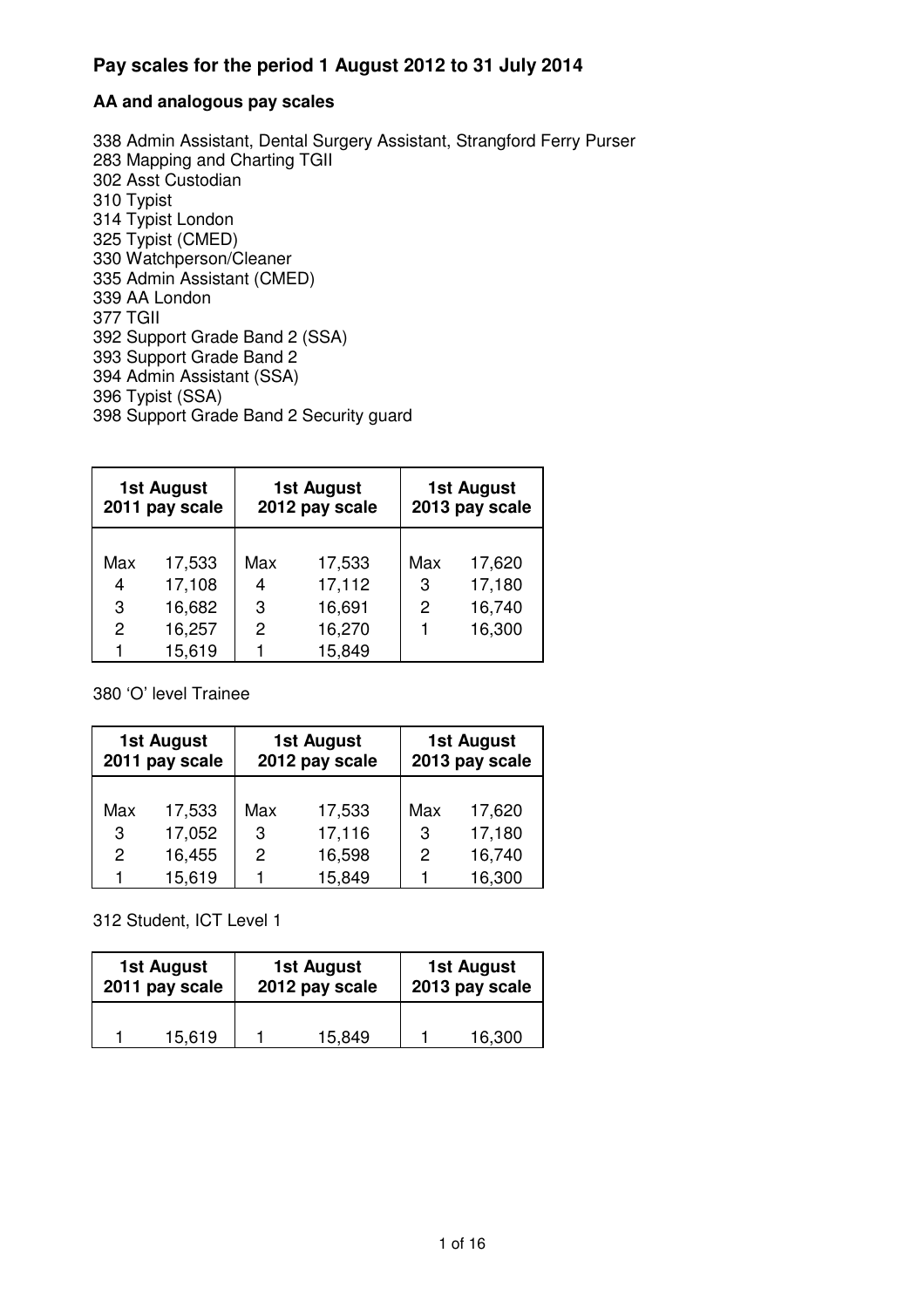#### **AO and analogous pay scales**

- 356 Admin Officer, ICT Level 2, Mapper, Strangford Ferry Senior Purser, Asst Supervisor Office Machines (obsol), Health Care Assistant, JJC Residential Care Worker (unqualified)
- 308 Stores Officer Grade D
- 311 Asst Supervisor (water) (Personal)
- 323 Technical Grade 1, Assistant Draughtsman Illustrator, Assistant Warden, Vehicle Inspector, Marine Fitter
- 324 Mapping and Charting TG1
- 333 Nurse Grade C
- 341 SSO IIB (SSA)
- 351 Admin Officer (CMED)
- 353 Post Mortem Attendant
- 355 Field Monument Warden
- 358 SSO IIB (CMED)
- 359 SSO IIB
- 362 Assistant Scientific Officer
- 367 Support Grade Band 1
- 368 AO London
- 369 SSO IIA (SSA)
- 370 Admin Officer (SSA), Medical Attendant
- 379 Support Grade Band 1 (SSA)
- 389 Trainee Inspector TSS
- 403 Conservation Grade G
	- Court Crier
	- Fine Officer
	- **Tipstaff**

| 1st August<br>2011 pay scale |        | <b>1st August</b><br>2012 pay scale |        | <b>1st August</b><br>2013 pay scale |        |
|------------------------------|--------|-------------------------------------|--------|-------------------------------------|--------|
| Max                          | 22,180 | Max                                 | 22,180 | Max                                 | 22,291 |
| 7                            | 21,835 | 6                                   | 21,533 | 5                                   | 21,622 |
| 6                            | 21,490 | 5                                   | 20,886 | 4                                   | 20,953 |
| 5                            | 20,799 | 4                                   | 20,239 | 3                                   | 20,284 |
| 4                            | 20,109 | 3                                   | 19,592 | 2                                   | 19,615 |
| 3                            | 19,419 | $\overline{c}$                      | 18,945 | 1                                   | 18,946 |
| $\overline{c}$               | 18,728 |                                     | 18,298 |                                     |        |
| 1                            | 18,038 |                                     |        |                                     |        |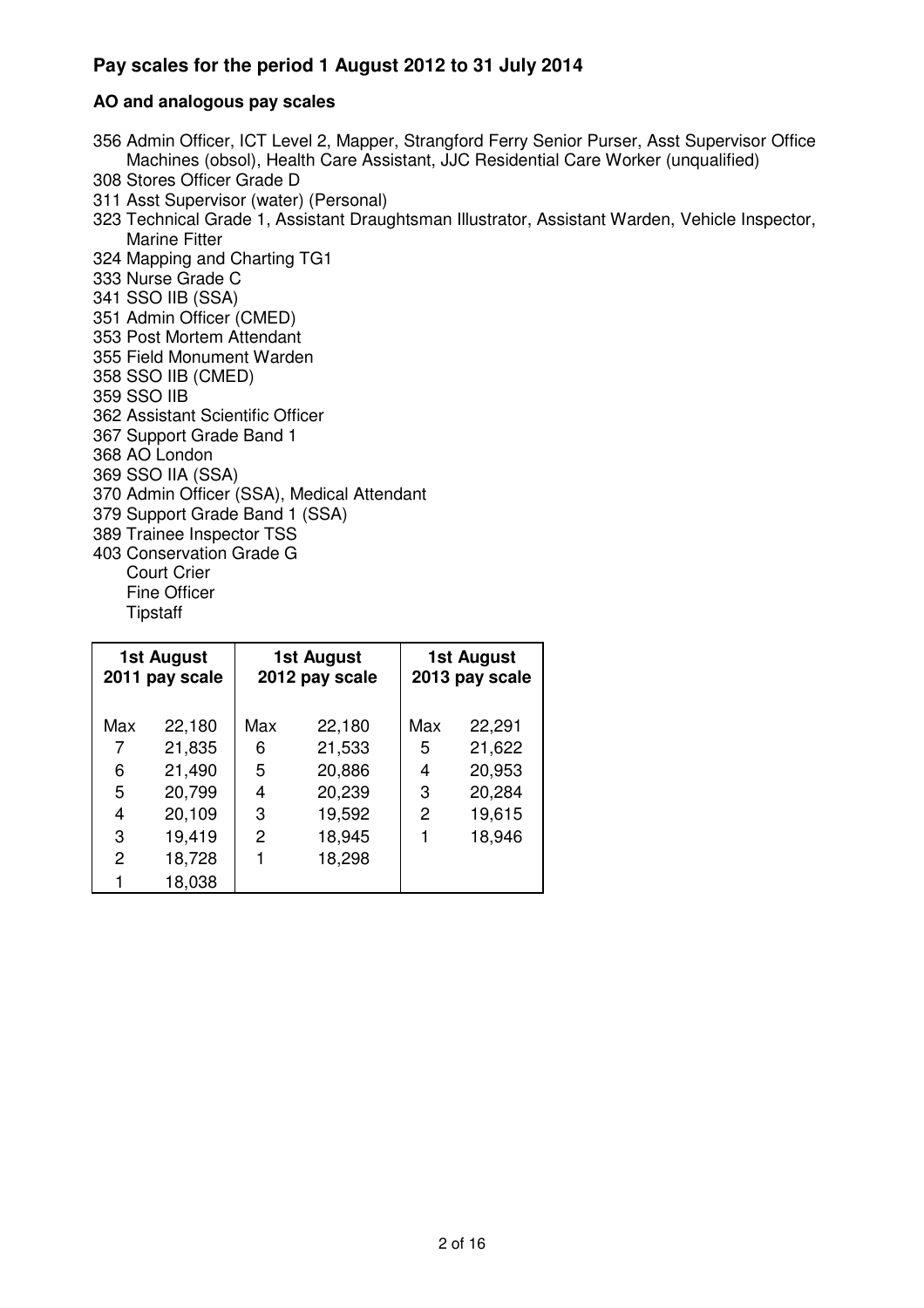365 Security guard, 376 Security Officer (SSA) 378 Security Guard (SSA)

| 1st August<br>2011 pay scale |        | 1st August<br>2012 pay scale |        | 1st August<br>2013 pay scale |        |
|------------------------------|--------|------------------------------|--------|------------------------------|--------|
| Max                          | 22,180 | Max                          | 22,180 | Max                          | 22,291 |
| 7                            | 21,835 | 6                            | 21,533 | 5                            | 21,622 |
| 6                            | 21,490 | 5                            | 20,886 | 4                            | 20,953 |
| 5                            | 20,799 | 4                            | 20,239 | 3                            | 20,284 |
| 4                            | 20,109 | 3                            | 19,592 | 2                            | 19,615 |
| 3                            | 19,419 | 2                            | 18,945 |                              | 18,946 |
| $\mathcal{P}$                | 18,728 |                              | 18,298 |                              |        |
|                              | 18,038 |                              |        |                              |        |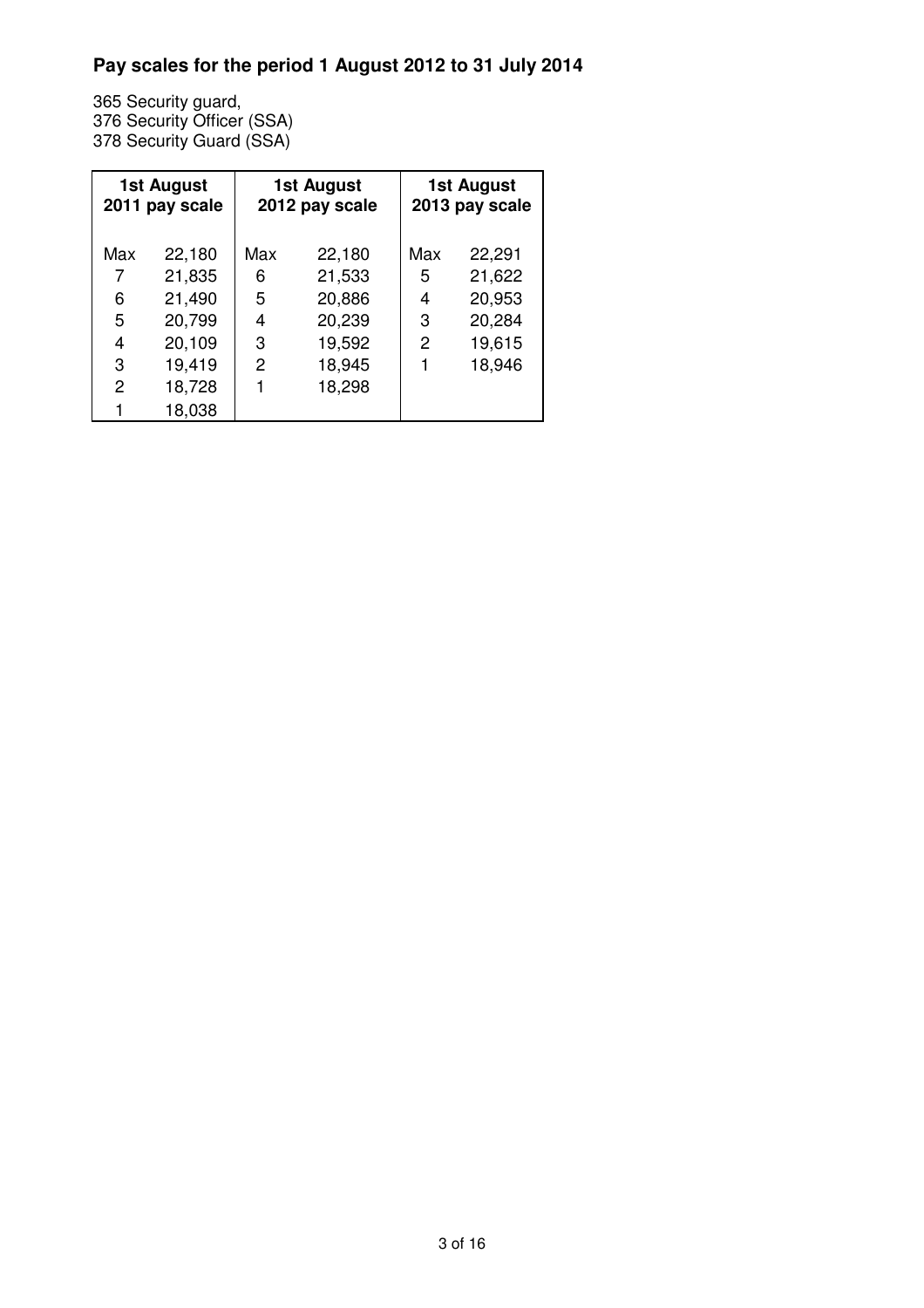### **EOII and analogous pay scales**

284 EOII, Audit Assistant (H&SS), Trainee Careers Advisor, Law Clerk II, Senior Mapper, ICT level 3, Strangford Ferry Skipper, Enforcement Officer, JJC Residential Care Worker (qualified), Trainee Trading Standards Officer 234 Typing Manager (SSA) 242 SSO 1 (SSA) 243 Senior Personal Secretary (SSA) 261 Instructional Officer 272 EOII (SSA) 279 Typing Manager 282 SSO 1 292 Support Manager 3 296 EOII London 303 Supervisor of Security Guards, Support Manager 3 (Supervisor of Security Guards) 307 Support Manager 3 (SSA) 313 Driver and Traffic Examiner, Enforcement Officer (Trans Lic & Enf Br) 315 Social Security Officer 1 (CMED) 318 EOII (CMED) 326 Senior Personal Secretary 331 Senior Personal Secretary (CMED) 343 Personal Secretary 348 Personal Secretary (SSA) 349 Personal Secretary London 350 Personal Secretary (CMED)

410 Inspector Group 1, Imports Inspector, Fisheries Officer II

| <b>1st August</b><br>2011 pay scale |        | <b>1st August</b><br>2012 pay scale |        | <b>1st August</b><br>2013 pay scale |        |
|-------------------------------------|--------|-------------------------------------|--------|-------------------------------------|--------|
| Max                                 | 23,250 | Max                                 | 23,999 | Max                                 | 24,728 |
| 4                                   | 22,988 | 5                                   | 23,824 | 5                                   | 24,468 |
| 3                                   | 22,456 | 4                                   | 23,649 | 4                                   | 24,208 |
| 2                                   | 21,924 | 3                                   | 23,474 | 3                                   | 23,948 |
|                                     | 21,392 | 2                                   | 23,299 | 2                                   | 23,688 |
|                                     |        |                                     | 23,124 |                                     | 23,428 |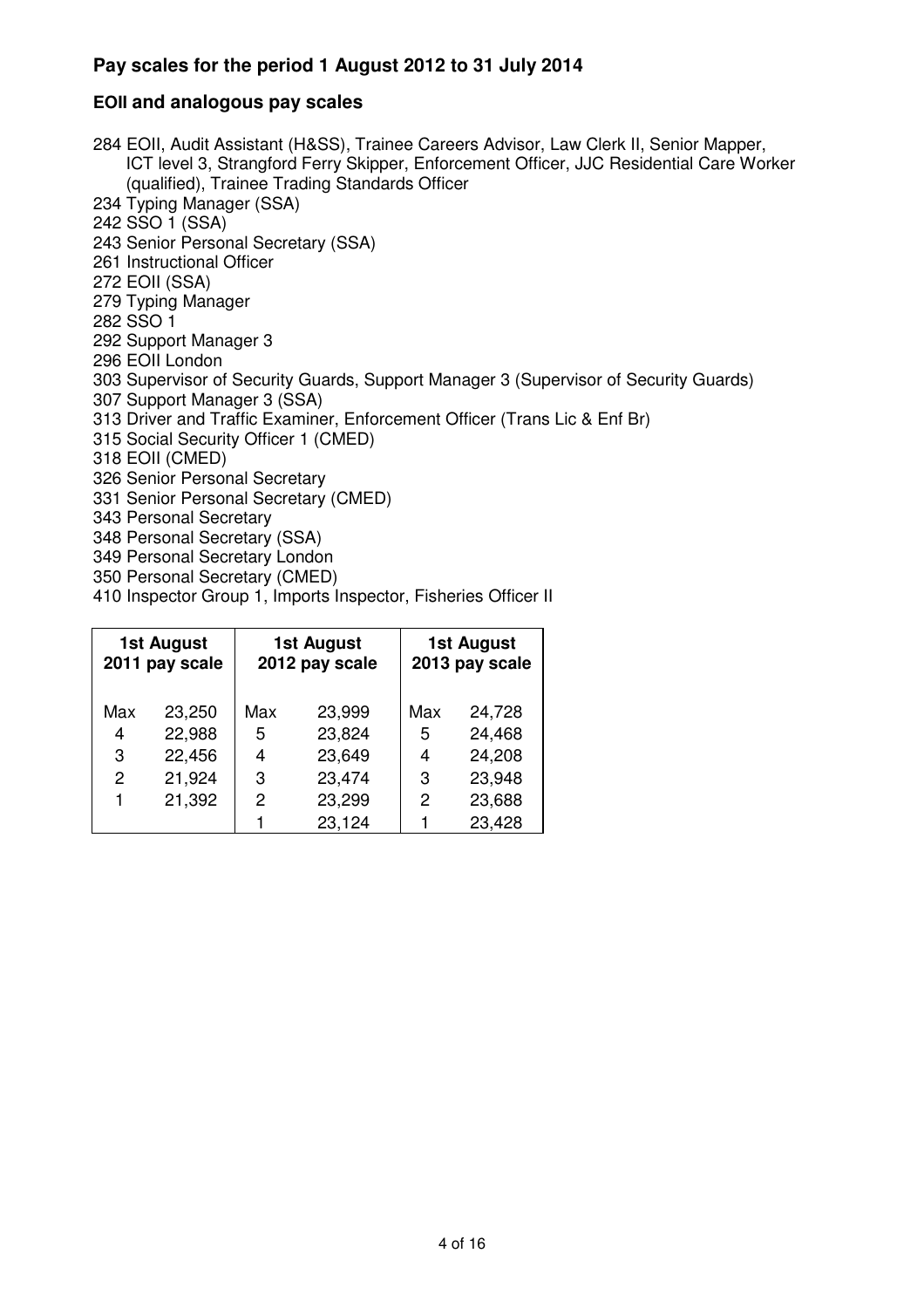## **EOI and analogous pay scales**

- 237 Executive Officer I, Assistant Accommodation Manager/ess, Assistant Auditor (H&SS), Senior Audit Assistant, Careers Adviser, Law Clerk I, ICT Level 4, Supt Mapper, Audio Visual Technician, Assistant Information Officer, Strangford Ferry Shift Manager Senior Enforcement Officer, Senior Traffic Examiner (EOI)
- 216 Meat Inspector
- 220 Higher instructional Officer
- 223 Deputy Catering Advisor,
- 232 Executive Officer 1 (CMED)
- 233 Executive Officer 1 (SSA)
- 235 Senior Enforcement Officer (Trains Lic & Enf Branch)
- 238 Inspector II (Health and Safety)
- 244 PTO (All Disciplines), Area Forest Engineer, Area Foreman, Clerk of Works II, Donaghadee Harbour Master/Foreman of Works, Fire Officer II, Housing Inspector II, Land Survey Technician III, Vehicle/Driving Examiner, Warden, Works Technical Officer, Assistant Valuer
- 245 Mapping and Charting Officer
- 246 Support Manager 2
- 269 Assistant Librarian
- 274 Scientific Officer
- 276 Curatorial Grade F
- 278 Stores Officer C
- 305 Inspector IV Agric, Assistant Agricultural Economist
- 306 Photographic Officer
- 342 Conservation Grade F,
- 374 Inspector Group 3, Fisheries Officer I, Manager/Warden
- 407 Assistant Manager/Warden, Senior Warden, Inspector Group 2, Senior Imports Inspector, Food Technology Technician, Poultry Meat Inspector Instructor NIPS
	- EOI Psychologist
	- Enforcement Officer

**1st August 2011 pay scale 1st August 2012 pay scale 1st August 2013 pay scale**  Max 26,086 Max 26,638 Max 27,271 6 25,978 5 26,398 5 26,991 5 25,601 4 26,158 4 26,711 4 25,223 3 25,918 3 26,431 3 24,657 2 25,678 2 26,151 2 24,091 1 25,438 1 25,871 1 23,336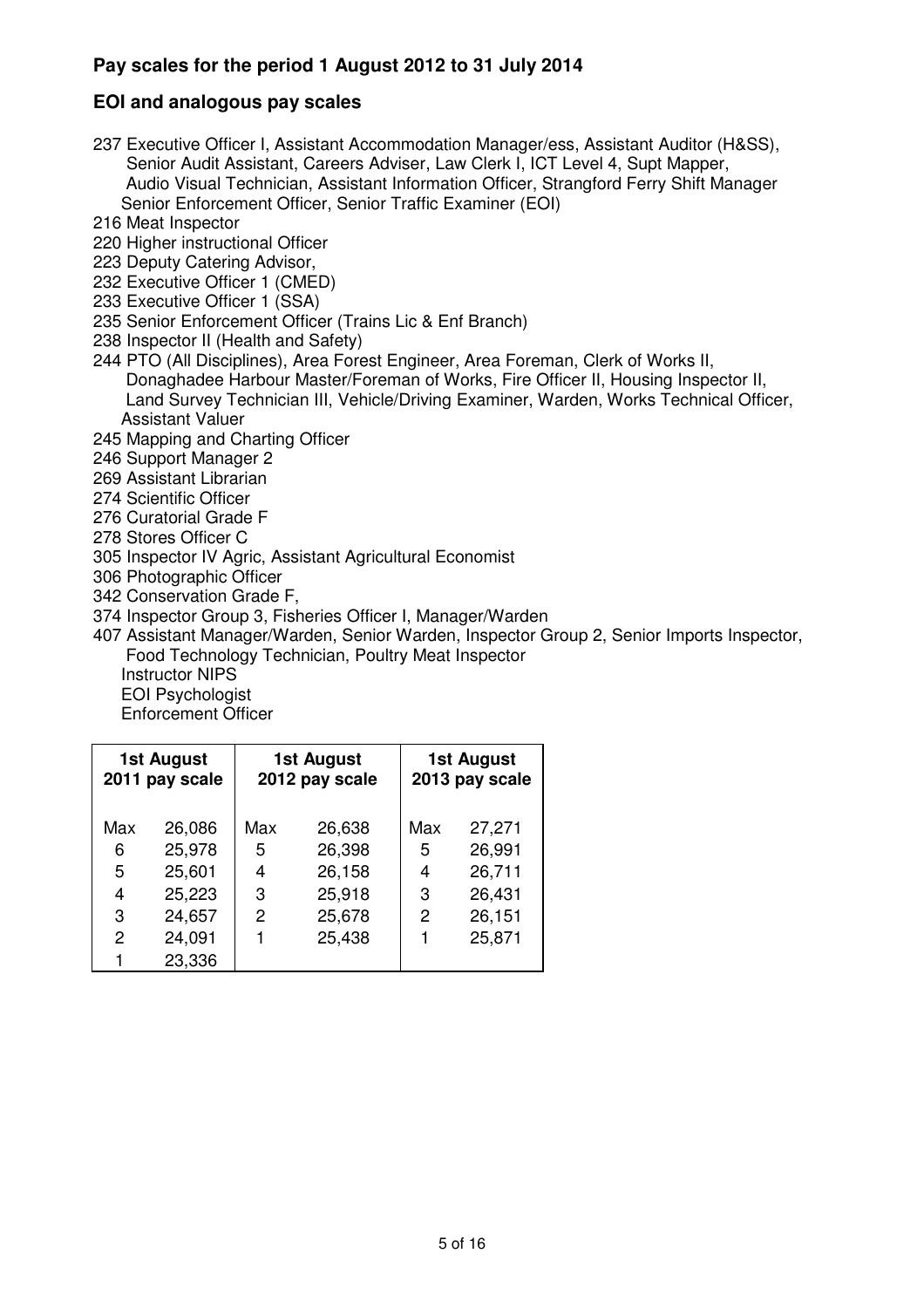226 Inspector (TSB)

| <b>1st August</b><br>2011 pay scale |        | 1st August<br>2012 pay scale |        | <b>1st August</b><br>2013 pay scale |        |
|-------------------------------------|--------|------------------------------|--------|-------------------------------------|--------|
| Max                                 | 28,072 | Max                          | 28,624 | Max                                 | 29,257 |
| 6                                   | 27,865 | 5                            | 28,225 | 5                                   | 28,818 |
| 5                                   | 27,388 | 4                            | 27,826 | 4                                   | 28,379 |
| 4                                   | 26,912 | 3                            | 27,427 | 3                                   | 27,940 |
| 3                                   | 26,196 | $\overline{c}$               | 27,028 | 2                                   | 27,501 |
| $\mathcal{P}$                       | 25,481 |                              | 26,629 |                                     | 27,062 |
| 1                                   | 24,528 |                              |        |                                     |        |

202 Forest Officer III

| <b>1st August</b><br>2011 pay scale |        | <b>1st August</b><br>2012 pay scale |        | <b>1st August</b><br>2013 pay scale |        |
|-------------------------------------|--------|-------------------------------------|--------|-------------------------------------|--------|
| Max                                 | 30,651 | Max                                 | 31,300 | Max                                 | 32,043 |
| 6                                   | 30,524 | 5                                   | 31,018 | 5                                   | 31,714 |
| 5                                   | 30,081 | 4                                   | 30,736 | 4                                   | 31,385 |
| 4                                   | 29,637 | 3                                   | 30,454 | 3                                   | 31,056 |
| 3                                   | 28,972 | 2                                   | 30,172 | 2                                   | 30,727 |
| $\mathbf{2}$                        | 28,307 |                                     | 29,890 |                                     | 30,398 |
| 1                                   | 27,420 |                                     |        |                                     |        |

291 Graduate Trainee

| <b>1st August</b><br>2011 pay scale |        | <b>1st August</b><br>2012 pay scale |        | 1st August<br>2013 pay scale |        |
|-------------------------------------|--------|-------------------------------------|--------|------------------------------|--------|
| Max                                 | 24,657 | Max                                 | 25,918 | Max                          | 26,431 |
| $\overline{2}$                      | 24,091 | 2                                   | 25,678 | 2                            | 26,151 |
|                                     | 23,336 |                                     | 25,438 |                              | 25,871 |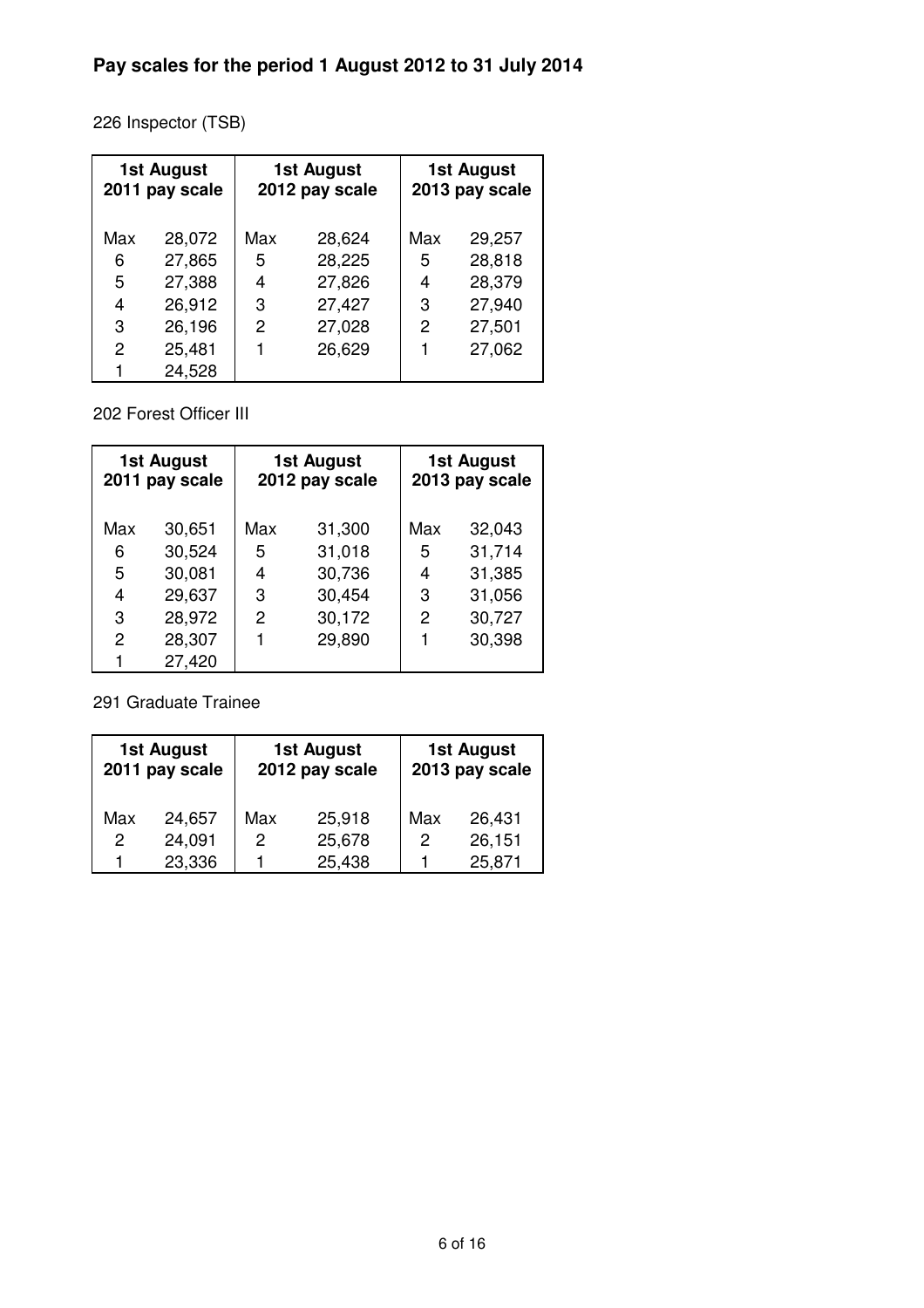#### **SO and analogous pay scales**

193 Staff Officer, Accommodation Manager/ess, Auditor (H&SS), Careers Service Manager, Deputy Catering Advisor, Information Officer, Investigation Officer, Senior Law Clerk, Security Surveyor, ICT Level 5, Senior Work Study Officer, Inspector Group 4, Medicines Enforcement Officer

079 Higher Psychologist

- 181 Librarian
- 184 Staff Officer (CMED)
- 185 Senior Instructional Officer
- 186 HPTO (All Disciplines), Clerk of Works 1, Estates Superintendent, Senior Housing Inspector, Fire Officer 1, District Examiner
- 188 Valuer II
- 197 Staff Officer London
- 198 Staff Officer (SSA)
- 200 Assistant Statistician, Assistant Economist, Agricultural Economist
- 201 Chief Typing Manager (SSA)
- 204 Supervising Examiner (ADI/Driving Tests)
- 206 Chief Typing Manager
- 207 Senior Meat Inspector
- 212 Higher Scientific Officer,
- 213 Higher Mapping and Charting Officer
- 219 Nurse Grade G
- 251 Curatorial Grade E, Research Assistant (Historic Monuments), Conservation Grade E
- 304 Higher Photographic Officer
- 336 Inspector Group 5
	- Coroners Liaison

| <b>1st August</b><br>2011 pay scale |        | <b>1st August</b><br>2012 pay scale |        | 1st August<br>2013 pay scale |        |
|-------------------------------------|--------|-------------------------------------|--------|------------------------------|--------|
| Max                                 | 30,520 | Max                                 | 30,825 | Max                          | 31,135 |
| 6                                   | 30,331 | 5                                   | 30,227 | 5                            | 30,608 |
| 5                                   | 29,871 | 4                                   | 29,629 | 4                            | 30,081 |
| 4                                   | 29,412 | 3                                   | 29,031 | 3                            | 29,554 |
| 3                                   | 28,723 | 2                                   | 28,433 | 2                            | 29,027 |
| 2                                   | 28,034 |                                     | 27,835 |                              | 28,500 |
|                                     | 27,115 |                                     |        |                              |        |

157 Agriculture Inspector Grade III, Senior Fisheries Officer

| 1st August<br>2011 pay scale |        | 1st August<br>2012 pay scale |        |     | 1st August<br>2013 pay scale |  |
|------------------------------|--------|------------------------------|--------|-----|------------------------------|--|
| Max                          | 34,151 | Max                          | 34,456 | Max | 34,766                       |  |
| 6                            | 33,652 | 5                            | 33,414 | 5   | 33,795                       |  |
| 5                            | 32,883 | 4                            | 32,372 | 4   | 32,824                       |  |
| 4                            | 32,114 | 3                            | 31,330 | 3   | 31,853                       |  |
| 3                            | 31,024 | $\mathbf{2}$                 | 30,288 | 2   | 30,882                       |  |
| 2                            | 29,935 | 1                            | 29,246 |     | 29,911                       |  |
| 1                            | 28,525 |                              |        |     |                              |  |
|                              |        |                              |        |     |                              |  |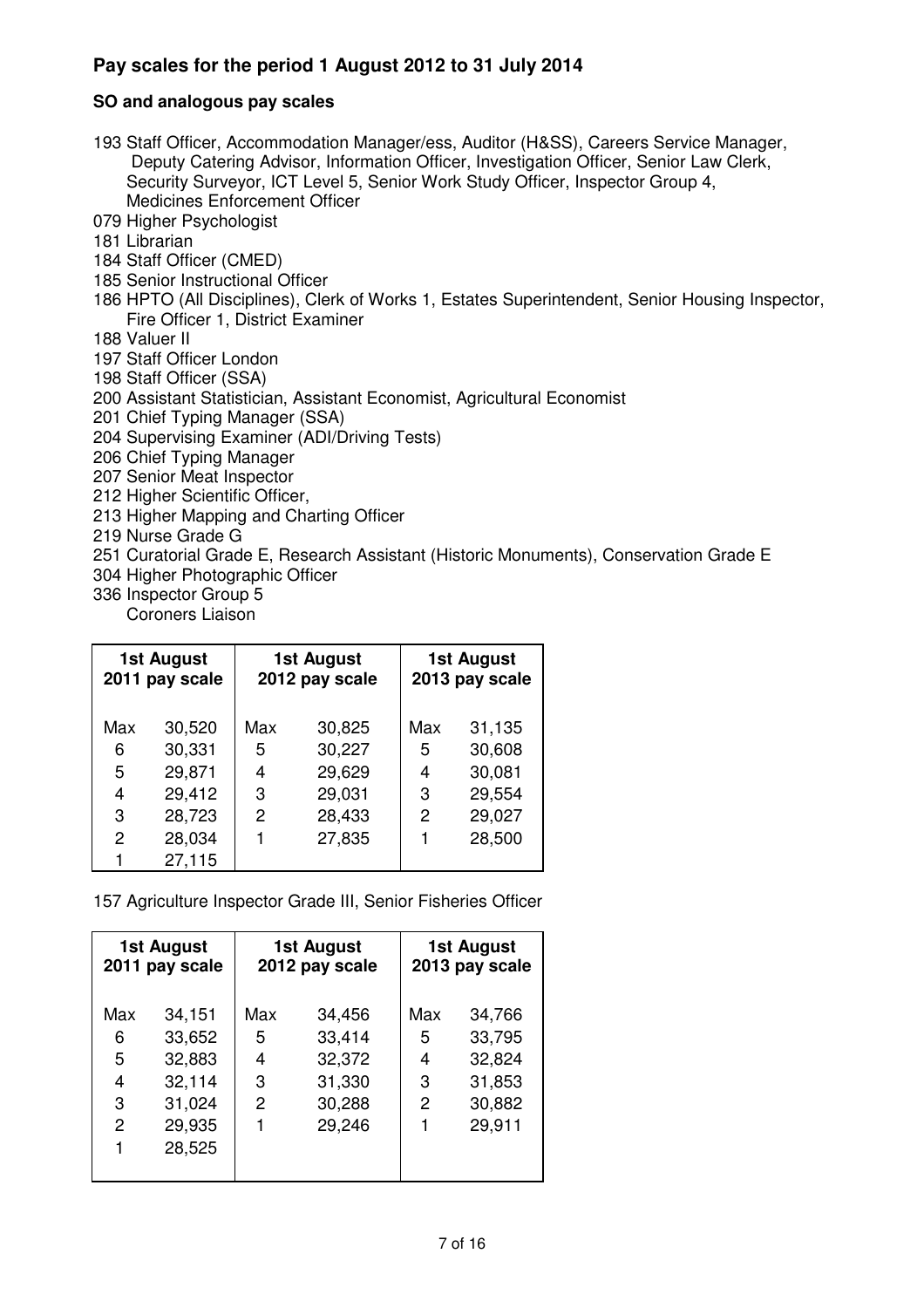182 Area Inspector (TSB)

| 1st August<br>2011 pay scale |        | <b>1st August</b><br>2012 pay scale |        | 1st August<br>2013 pay scale |        |
|------------------------------|--------|-------------------------------------|--------|------------------------------|--------|
| Max                          | 31,575 | Max                                 | 31,880 | Max                          | 32,190 |
| 6                            | 31,333 | 5                                   | 31,244 | 5                            | 31,612 |
| 5                            | 30,821 | 4                                   | 30,608 | 4                            | 31,034 |
| 4                            | 30,309 | 3                                   | 29,972 | 3                            | 30,456 |
| 3                            | 29,540 | 2                                   | 29,336 | 2                            | 29,878 |
| $\overline{2}$               | 28,772 |                                     | 28,700 |                              | 29,300 |
| 1                            | 27,748 |                                     |        |                              |        |
|                              |        |                                     |        |                              |        |

190 Forest Officer II

| 1st August<br>2011 pay scale |        | 1st August<br>2012 pay scale |        |     | 1st August<br>2013 pay scale |
|------------------------------|--------|------------------------------|--------|-----|------------------------------|
| Max                          | 34,335 | Max                          | 34,678 | Max | 35,027                       |
| 6                            | 34,122 | 5                            | 34,005 | 5   | 34,434                       |
| 5                            | 33,605 | 4                            | 33,333 | 4   | 33,841                       |
| 4                            | 33,089 | 3                            | 32,660 | 3   | 33,248                       |
| 3                            | 32,313 | 2                            | 31,987 | 2   | 32,655                       |
| 2                            | 31,538 |                              | 31,314 |     | 32,063                       |
|                              | 30,504 |                              |        |     |                              |
|                              |        |                              |        |     |                              |

252 Auditor SO (MIIA or BATS) 196 Auditor SO (MIIA or BATS) (SSA)

| 1st August<br>2011 pay scale |        | 1st August<br>2012 pay scale |        | <b>1st August</b><br>2013 pay scale |        |
|------------------------------|--------|------------------------------|--------|-------------------------------------|--------|
| Max                          | 31,620 | Max                          | 31,925 | Max                                 | 32,235 |
| 6                            | 31,431 | 5                            | 31,327 | 5                                   | 31,708 |
| 5                            | 30,971 | 4                            | 30,729 | 4                                   | 31,181 |
| 4                            | 30,512 | 3                            | 30,131 | 3                                   | 30,654 |
| 3                            | 29,823 | $\overline{c}$               | 29,533 | 2                                   | 30,127 |
| $\overline{c}$               | 29,134 | 1                            | 28,935 |                                     | 29,600 |
| 1                            | 28,215 |                              |        |                                     |        |
|                              |        |                              |        |                                     |        |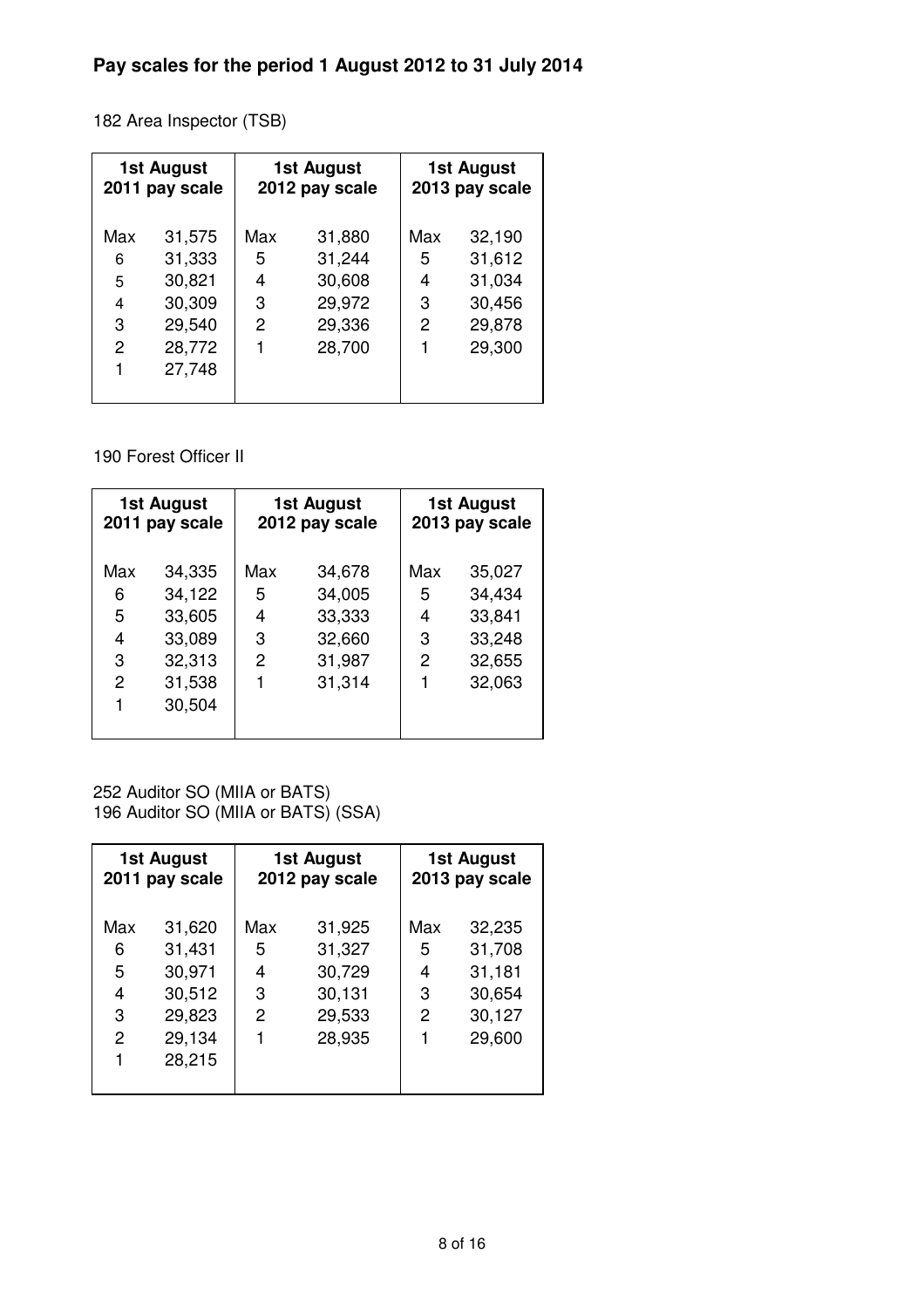191 Auditor SO (MIIA and BATS) (SSA) 254 Auditor SO (MIIA and BATS)

| 1st August<br>2011 pay scale |        | 1st August<br>2012 pay scale |        | 1st August<br>2013 pay scale |        |
|------------------------------|--------|------------------------------|--------|------------------------------|--------|
| Max                          | 32,720 | Max                          | 33,025 | Max                          | 33,335 |
| 6                            | 32,531 | 5                            | 32,427 | 5                            | 32,808 |
| 5                            | 32,071 | 4                            | 31,829 | 4                            | 32,281 |
| 4                            | 31,612 | 3                            | 31,231 | 3                            | 31,754 |
| 3                            | 30,923 | 2                            | 30,633 | 2                            | 31,227 |
| $\overline{2}$               | 30,234 | 1                            | 30,035 |                              | 30,700 |
| 1                            | 29,315 |                              |        |                              |        |
|                              |        |                              |        |                              |        |

195 Staff Officer Accountant 199 Staff Officer Accountant (SSA) 340 Staff Officer Accountant (CMED)

| 1st August<br>2011 pay scale |        | 1st August<br>2012 pay scale |        | 1st August<br>2013 pay scale |        |
|------------------------------|--------|------------------------------|--------|------------------------------|--------|
| Max                          | 33,520 | Max                          | 33,825 | Max                          | 34,135 |
| 6                            | 33,331 | 5                            | 33,227 | 5                            | 33,608 |
| 5                            | 32,871 | 4                            | 32,629 | 4                            | 33,081 |
| 4                            | 32,412 | 3                            | 32,031 | 3                            | 32,554 |
| 3                            | 31,723 | 2                            | 31,433 | 2                            | 32,027 |
| $\overline{2}$               | 31,034 | 1                            | 30,835 |                              | 31,500 |
| 1                            | 30,115 |                              |        |                              |        |
|                              |        |                              |        |                              |        |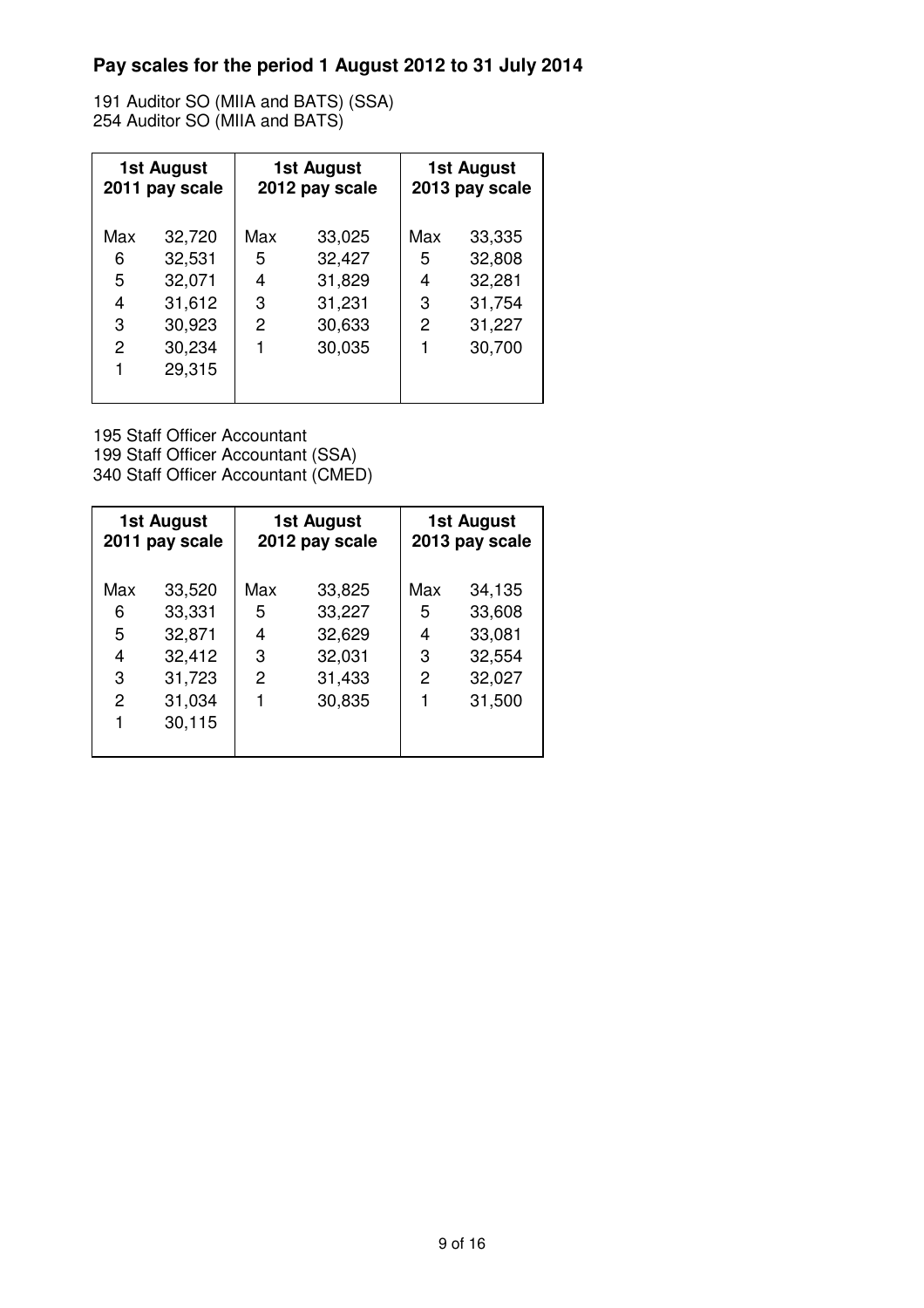### **DP and analogous pay scales**

119 Deputy Principal, Senior Auditor (H&SS), Catering Adviser, Deputy Economist, Chief Law Clerk, Supplies Officer, Deputy Principal Statistician, Deputy Principal Information Officer, Management Accountant, ICT Level 6, Nurse Planning Adviser, Environment Health Officer, Deputy Chief Driving Examiner, Environment Policy Adviser, Nutritional Associate, Senior Medical Enforcement Officer, Senior Agricultural Economist. 073 Senior Psychologist 106 Senior Occupational Health Nurse

- 
- 109 Deputy Principal (CMED)
- 111 Deputy Principal (SSA)
- 112 Auditor DP (MIIA or BATS) (SSA)
- 118 Pharmaceutical Officer
- 120 Drawing Officer Manager, Assistant Inspector (New Deal), Associate Inspector
- 121 Registar
- 122 Accountant DP
- 123 DP London
- 124 Legal Assistant
- 126 Accountant DP (CMED), Accountant DP (SSA)
- 131 Valuer 1
- 132 Deputy Chief Trading Standards Officer
- 133 SPTO (All Disciplines), Area Transport Manager, Chief Clerk of Works, Fire Surveyor, Deputy Chief Examiner (PSV), Senior Librarian
- 145 Curatorial Grade D
- 155 Senior Scientific Officer
- 163 Senior Mapping & Charting Officer
- 264 Auditor DP (MIIA or BATS)
- 266 Auditor DP (MIIA & BATS)
- 270 Auditor DP IT (MIIA or BATS)
- 277 Auditor DP IT (MIIA & BATS)

|                | 1st August<br>2011 pay scale |     | 1st August<br>2012 pay scale |     | 1st August<br>2013 pay scale |
|----------------|------------------------------|-----|------------------------------|-----|------------------------------|
| Max            | 38,893                       | Max | 39,282                       | Max | 39,675                       |
| 6              | 38,538                       | 5   | 38,395                       | 5   | 38,778                       |
| 5              | 37,913                       | 4   | 37,508                       | 4   | 37,881                       |
| 4              | 37,288                       | 3   | 36,621                       | 3   | 36,984                       |
| 3              | 36,350                       | 2   | 35,734                       | 2   | 36,087                       |
| $\overline{c}$ | 35,413                       |     | 34,847                       |     | 35,190                       |
| 1              | 34,163                       |     |                              |     |                              |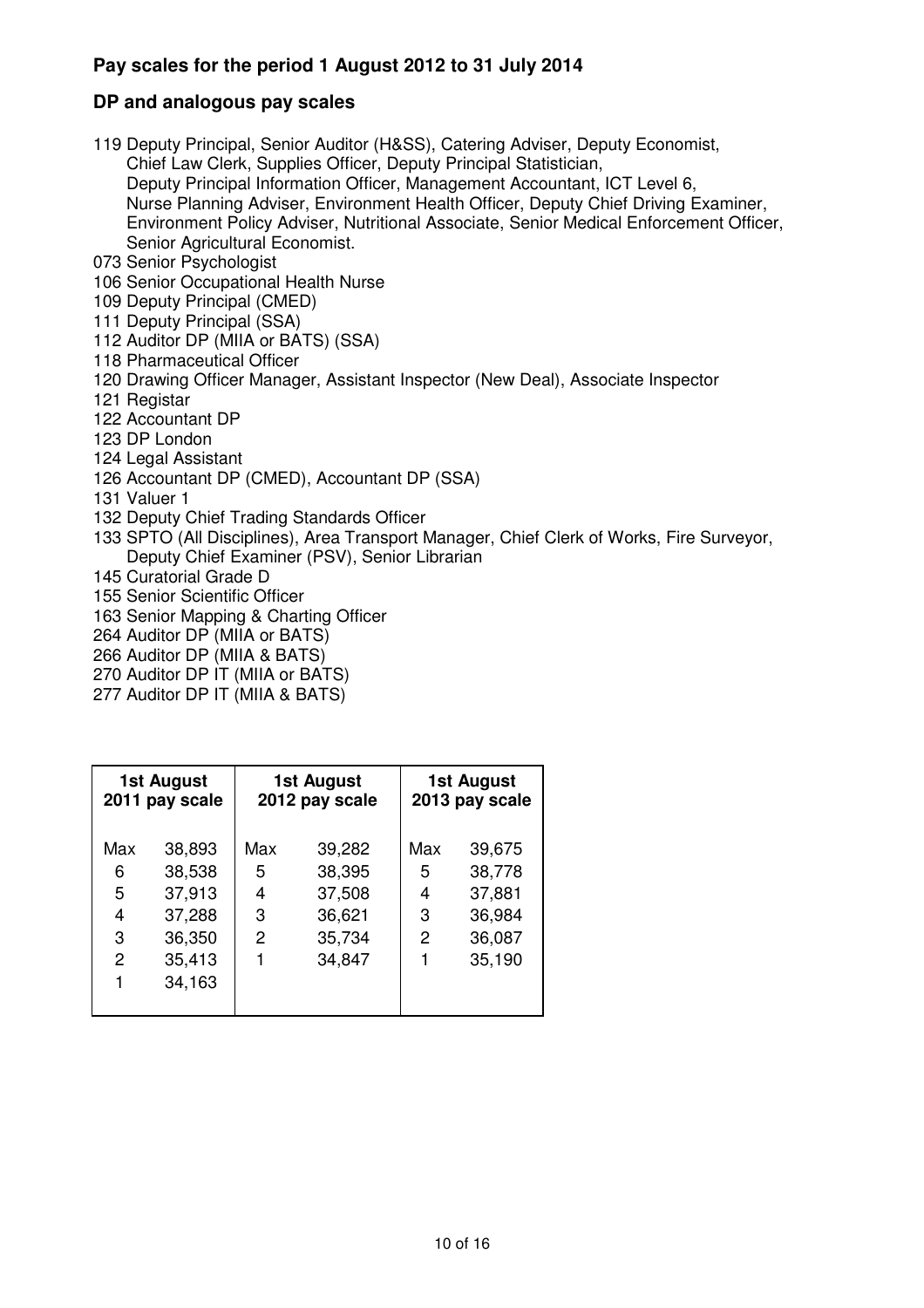143 Inspector (H&S)

117 Deputy Chief Fisheries Officer, Inspector II (Agric)

146 Curatorial Grade D+4 (DOE)

| 1st August<br>2011 pay scale |        | 1st August<br>2012 pay scale |        | 1st August<br>2013 pay scale |        |
|------------------------------|--------|------------------------------|--------|------------------------------|--------|
| Max                          | 39,954 | Max                          | 40,343 | Max                          | 40,736 |
| 6                            | 39,573 | 5                            | 39,390 | 5                            | 39,773 |
| 5                            | 38,743 | 4                            | 38,437 | 4                            | 38,810 |
| 4                            | 38,102 | 3                            | 37,484 | 3                            | 37,847 |
| 3                            | 37,140 | 2                            | 36,531 | 2                            | 36,884 |
| 2                            | 36,178 |                              | 35,578 |                              | 35,921 |
| 1                            | 34,896 |                              |        |                              |        |
|                              |        |                              |        |                              |        |

137 Forest Officer I

| <b>1st August</b><br>2011 pay scale |        | 1st August<br>2012 pay scale |        | <b>1st August</b><br>2013 pay scale |        |
|-------------------------------------|--------|------------------------------|--------|-------------------------------------|--------|
| Max                                 | 41,810 | Max                          | 42,228 | Max                                 | 42,651 |
| 6                                   | 41,428 | 5                            | 41,275 | 5                                   | 41,686 |
| 5                                   | 40,756 | 4                            | 40,321 | 4                                   | 40,722 |
| 4                                   | 40,085 | 3                            | 39,368 | 3                                   | 39,758 |
| 3                                   | 39,076 | 2                            | 38,414 | 2                                   | 38,794 |
| $\overline{2}$                      | 38,069 |                              | 37,461 |                                     | 37,829 |
| 1                                   | 36,725 |                              |        |                                     |        |
|                                     |        |                              |        |                                     |        |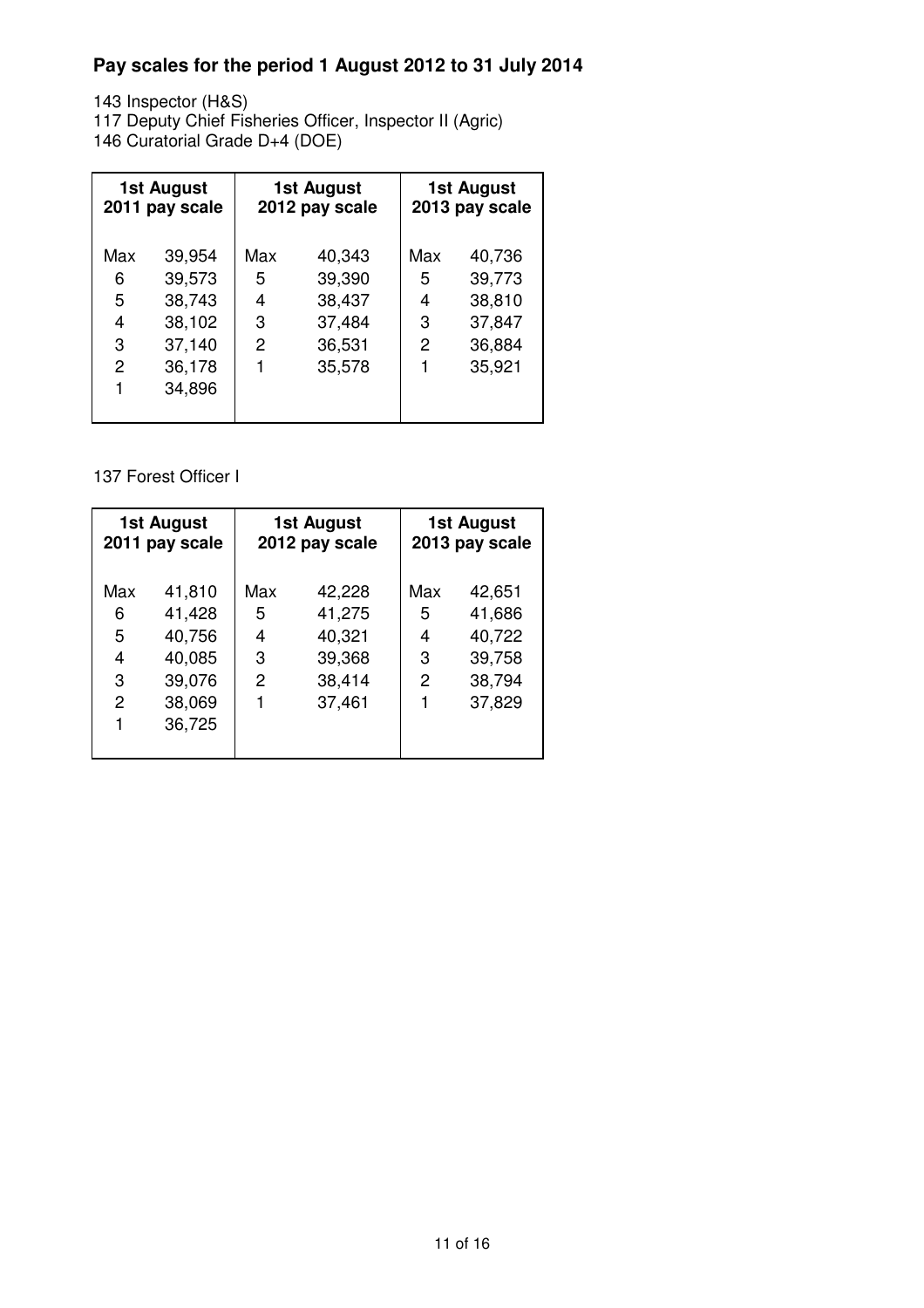#### **Grade 7 and analogous pay scales**

083 Unified Grade 7 070 Inspector I (Agric), Chief Fisheries Officer 081 Principal Legal Officer 082 Principal Inspector (H&S) 084 Grade 7 (SSA) 085 Unified Grade 7 086 Principal Nurse 088 Grade 7 (CMED) 089 Grade 7 London, Principal Statistician London 090 Inspector (SSI) 097 Grade 7 Acc'nt (DHSS) 098 Accountant (Grade 7) Principal Auditor (H&SS) (Accountant), 110 Nursing Officer 113 Principal Pharmaceutical Officer 209 Senior Fire Officer 067 Divisional Veterinary Officer, Senior Veterinary Research Officer II Grade 7 Psychologist Chief Enforcement Officer

| 1st August<br>2011 pay scale |        | 1st August<br>2012 pay scale |        | 1st August<br>2013 pay scale |        |
|------------------------------|--------|------------------------------|--------|------------------------------|--------|
| Max                          | 50,796 | Max                          | 51,304 | Max                          | 51,816 |
| 6                            | 50,283 | 5                            | 50,182 | 5                            | 50,681 |
| 5                            | 49,499 | 4                            | 49,060 | 4                            | 49,546 |
| 4                            | 48,715 | 3                            | 47,938 | 3                            | 48,411 |
| 3                            | 47,539 | 2                            | 46,816 | 2                            | 47,276 |
| $\overline{2}$               | 46,364 | 1                            | 45,694 | 1                            | 46,141 |
| 1                            | 44,796 |                              |        |                              |        |
|                              |        |                              |        |                              |        |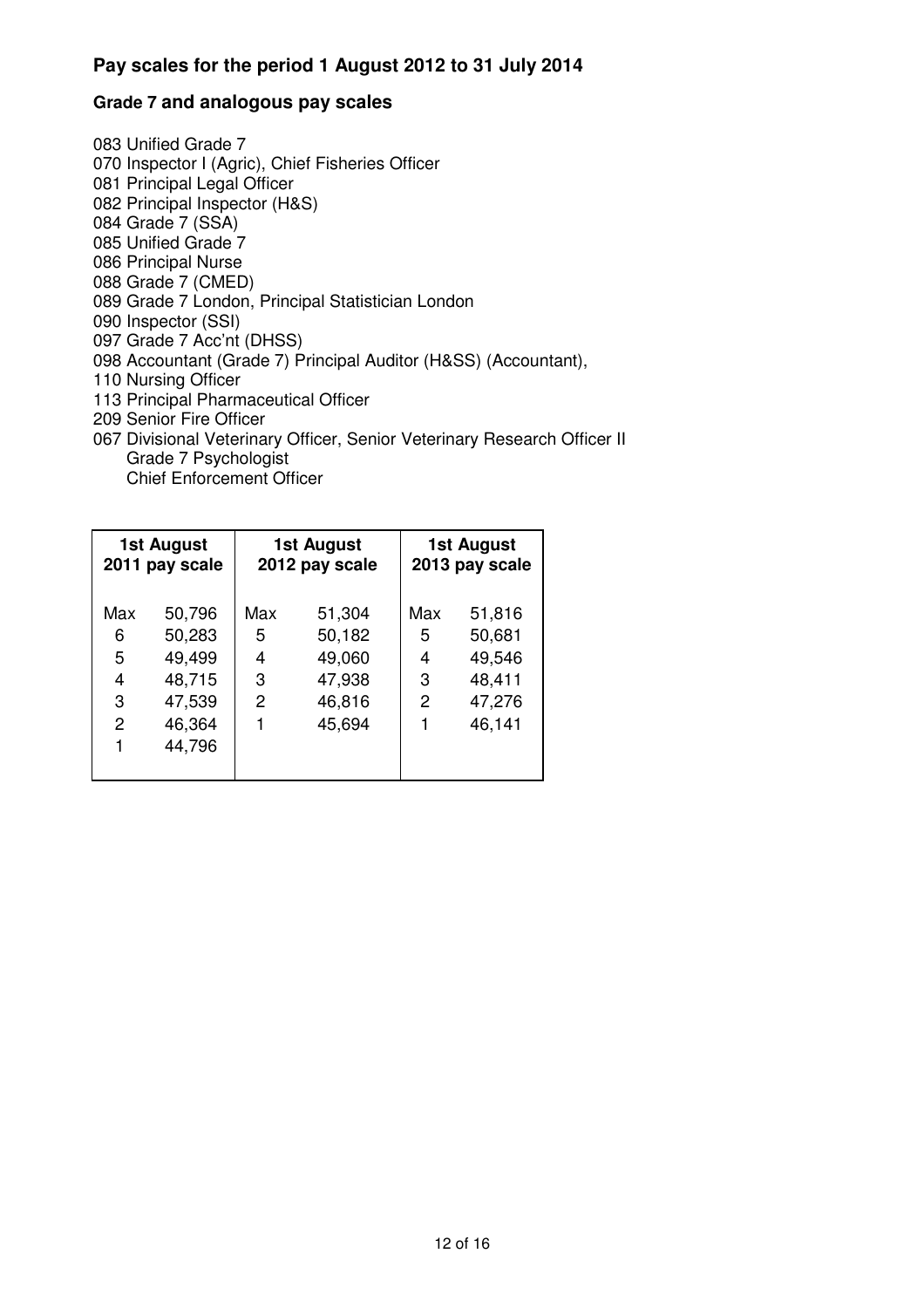### **Grade 6 and analogous pay scales**

026 Unified Grade 6 025 Deputy Chief Veterinary Research Officer 034 Assistant Chief Inspector (SSI) 035 Deputy Registrar Land Registry 041 Dental Officer, Medical Officer 052 Unified Grade 6, Grade 6 (SSA) 053 Senior Legal Assistant 056 Grade 6 (CMED) 076 Senior Principal Legal Officer

Grade 6 Psychologist

| 62,719<br>Max<br>62,407<br>62,407<br>Max<br>Max<br>61,077                                                                                                                                                 | 1st August<br>2011 pay scale |  | 1st August<br>2012 pay scale |        |   | 1st August<br>2013 pay scale |
|-----------------------------------------------------------------------------------------------------------------------------------------------------------------------------------------------------------|------------------------------|--|------------------------------|--------|---|------------------------------|
| 5<br>59,207<br>59,327<br>5<br>59,407<br>4<br>57,907<br>3<br>57,527<br>57,451<br>4<br>4<br>55,727<br>3<br>2<br>55,695<br>56,407<br>3<br>53,927<br>53,939<br>2<br>54,907<br>2<br>1<br>52,127<br>1<br>53,407 | 6                            |  | 6                            | 60,907 | 5 | 60,963                       |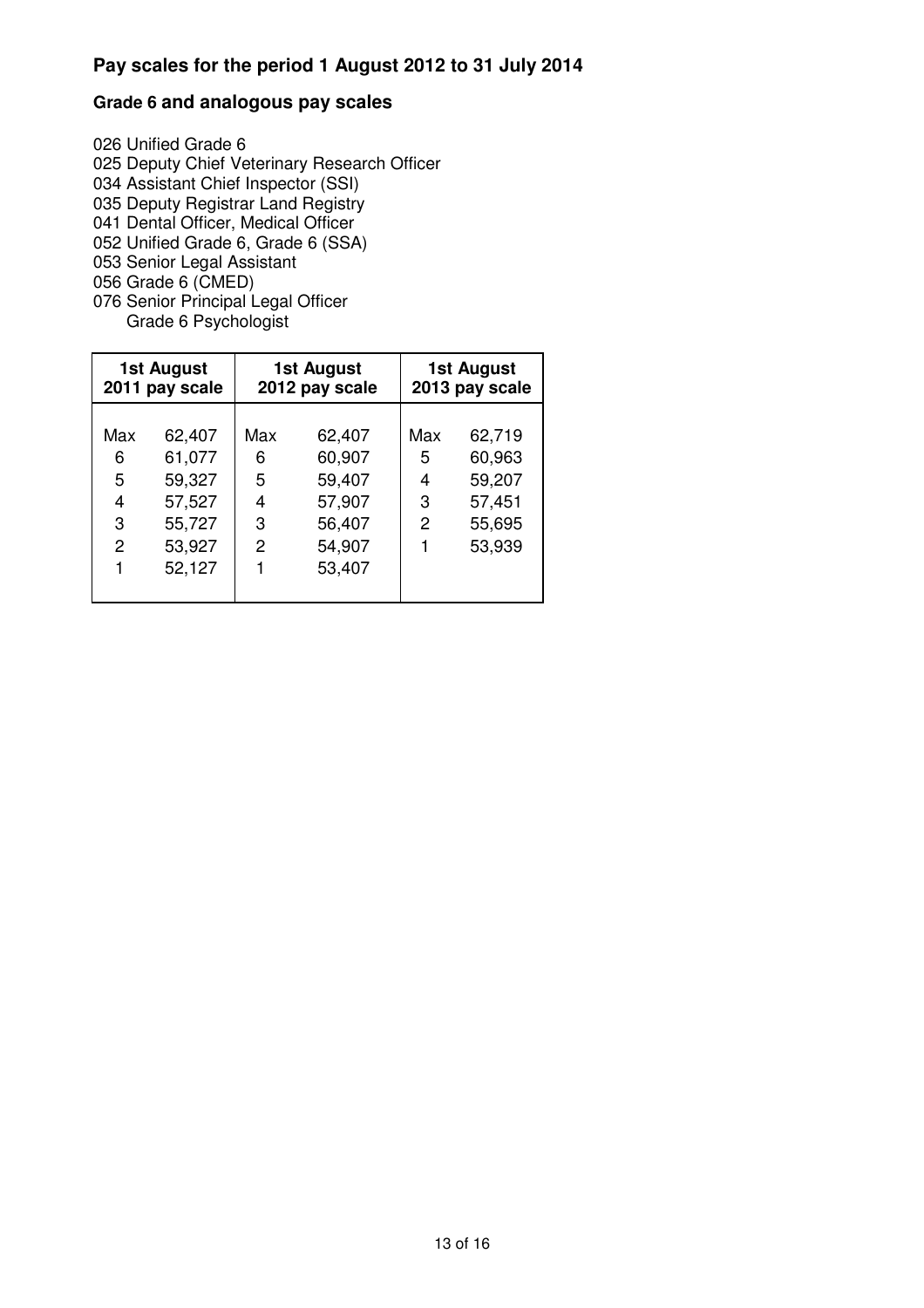# **Retained NI Courts and NIO pay scales**

Former NI Courts and Tribunals Scale

## **Grade EO**

| 1st August<br>2009 pay scale |        |  |
|------------------------------|--------|--|
|                              |        |  |
| Max                          | 26,086 |  |
| 9                            | 25,518 |  |
| 8                            | 25,141 |  |
| 7                            | 24,763 |  |
| 6                            | 24,197 |  |
| 5                            | 23,631 |  |
| 4                            | 22,876 |  |
| 3                            | 22,121 |  |
| 2                            | 21,366 |  |
| 1                            | 20,611 |  |
|                              |        |  |

### **NIO Grade A**

| <b>1st August</b><br>2009 pay scale |  |  |
|-------------------------------------|--|--|
|                                     |  |  |
| 54,838                              |  |  |
| 53,979                              |  |  |
| 52,978                              |  |  |
| 51,977                              |  |  |
| 50,976                              |  |  |
| 49,975                              |  |  |
| 48,974                              |  |  |
| 47,973                              |  |  |
| 46,972                              |  |  |
| 45,971                              |  |  |
| 44,970                              |  |  |
| 43,969                              |  |  |
| 42,968                              |  |  |
| 41,967                              |  |  |
| 40,966                              |  |  |
|                                     |  |  |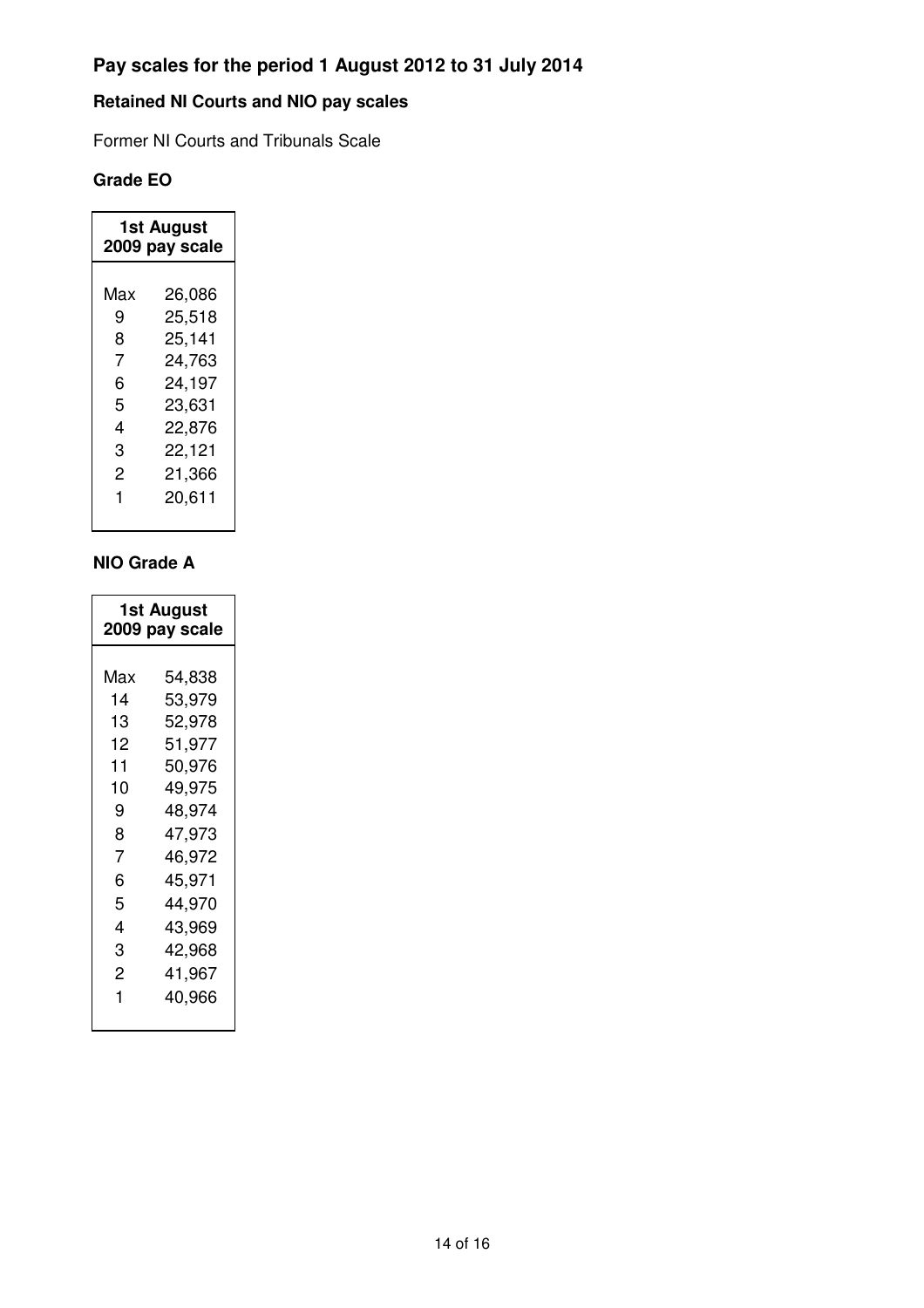# **NIO Grade B1**

NIO B1 Accountant

| 1st August<br>2009 pay scale |        |  |
|------------------------------|--------|--|
| Max                          | 38,893 |  |
|                              |        |  |
| 11                           | 38,303 |  |
| 10                           | 37,574 |  |
| 9                            | 36,845 |  |
| 8                            | 36,116 |  |
| 7                            | 35,387 |  |
| 6                            | 34,658 |  |
| 5                            | 33,929 |  |
| 4                            | 33,200 |  |
| 3                            | 32,471 |  |
| 2                            | 31,742 |  |
| 1                            | 31,013 |  |
|                              |        |  |

#### **NIO Grade B2**

NIO Grade B2 General Service Grade B2 Technical (SPTO)

| 1st August<br>2009 pay scale |        |  |
|------------------------------|--------|--|
|                              |        |  |
| Max                          | 30,520 |  |
| 10                           | 30,081 |  |
| 9                            | 29,496 |  |
| 8                            | 28,911 |  |
| 7                            | 28,326 |  |
| 6                            | 27,741 |  |
| 5                            | 27,156 |  |
| 4                            | 26,571 |  |
| 3                            | 25,986 |  |
| 2                            | 25,401 |  |
| 1                            | 24,816 |  |
|                              |        |  |